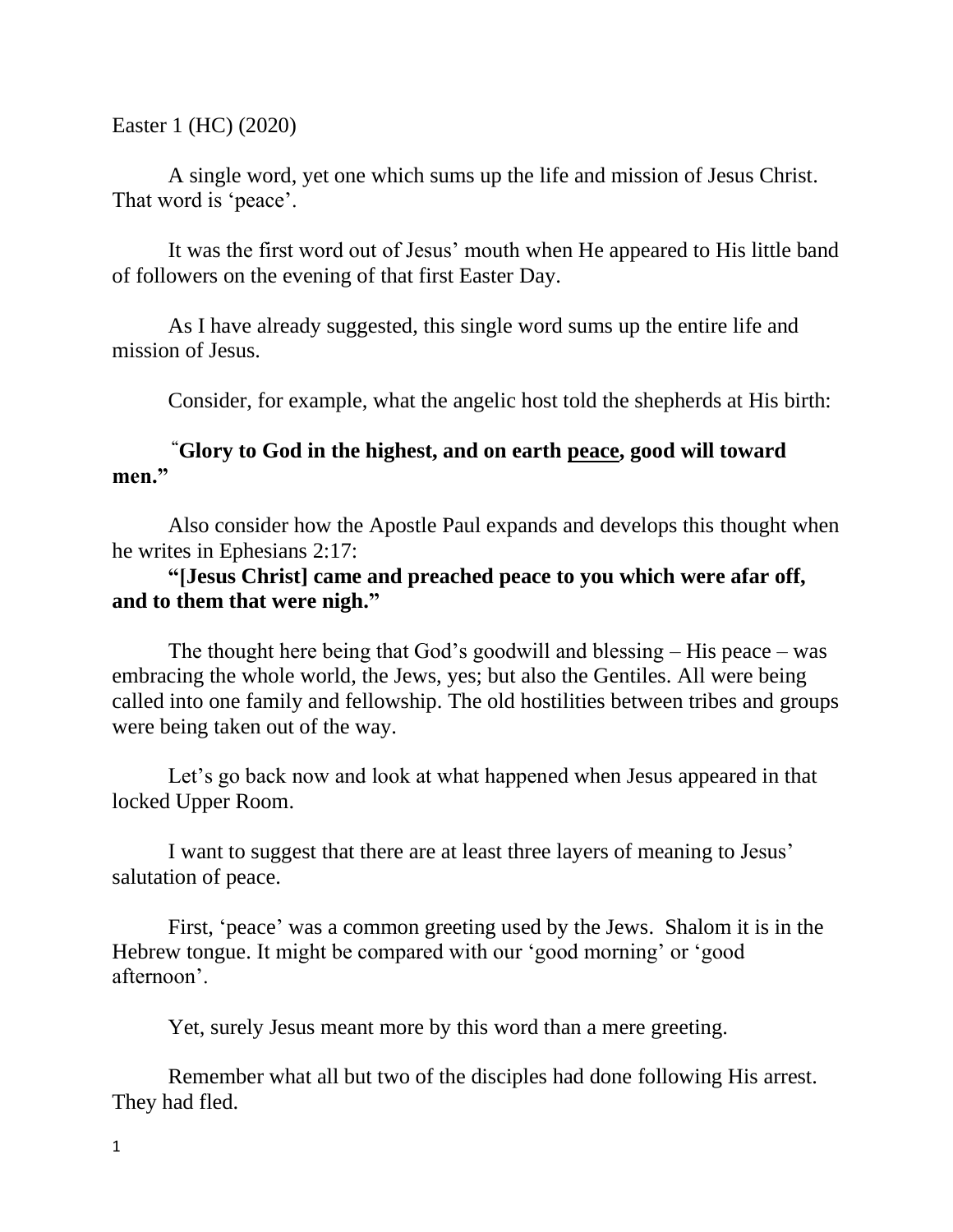Peter did not flee, but he did something even more dastardly. He denied he even knew his Master, not once but three times.

The disciples, then, must have heard Jesus' word of peace with a sigh of relief. Instead of recriminations, they received a word of grace. A word which said: "We're still friends!" Upon hearing this word, we are told they were glad.

But, the significance of this word goes further still. It has a cosmic meaning as well, I believe.

Think back to those early chapters in Genesis when God's good creation project went off track . . . when humans rebelled and as a result found themselves cast out of the garden, expelled from paradise.

At that moment, it was as if a wall had come down between them and their God and Creator. They found themselves in a state of alienation.

Jesus' proclamation of peace in the Upper Room signalled that this state of alienation was over. Hostilities had ended.

It didn't take President Reagan saying "Mr. Gorbachev, tear down this wall!" to bring this about either. No, God Himself torn it down.

The old account was settled once and for all on the cross.

Fellowship between God and humans was restored. A state of Salome – peace – now existed.

The fallout from God's action, moreover, has come down to us.

As a result, we can now call God Father.

We can come boldly and safely come into His presence with are all our needs, knowing He cares for us.

In the Bible, death is seen as going hand in hand with human rebellion and sin. But now, death, man's greatest foe, is seen as defeated and in retreat.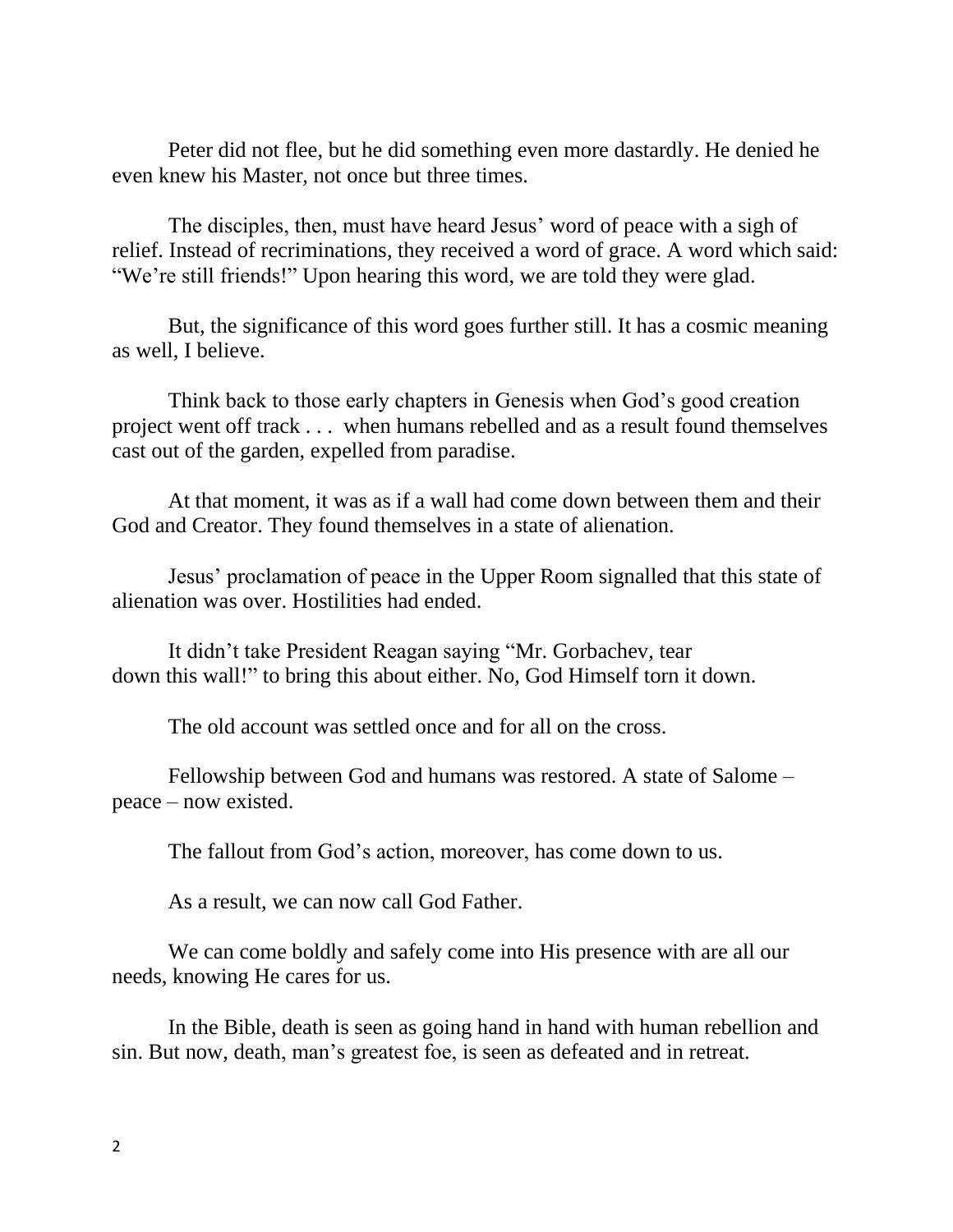Because Jesus lives, we shall live also. That is the good news. In Adam all die. In Christ shall all be made alive.

All of these various strands go together to form the meaning of that peace Jesus proclaimed in the Upper Room.

It was good news then, and it is good news now.

Peace equals presence. It says: Nothing but nothing can separate us from the love and care of God.

Not the coronavirus. Not a weakened economy. Not death itself. ///

As in the long ago, Jesus whispers peace today, if we have ears to hear.

You may not be able to change what is going on around you, but you can change your mental attitude.

When you find thoughts of fear arising . . . when you are feeling lonely, anxious or overwhelmed, here is your prescription: Say, either out loud or to yourself – your choice  $-$  the words of the  $23<sup>rd</sup>$  Psalm.

And when you get to that line that says, **"Yea, though I walk through the valley of the shadow of death, I will fear no evil"**, really bear down on these words. Take them on board in your life.

It is traditionally thought that David, the future King of Israel, wrote these words as a shepherd boy. But, Jesus, as the Promised One out of David's line, makes them concrete and complete.

In closing, I want to share with you something C.S. Lewis wrote over a half a century ago. It was at the time the atomic bomb was gripping men's hearts with fear.

Lewis' insights in this piece still hold.

As I read it to you, I shall be taking a few liberties. In places where he speaks of the atomic bomb, I shall be inserting "Covid19".

Here is what he wrote updated for today: